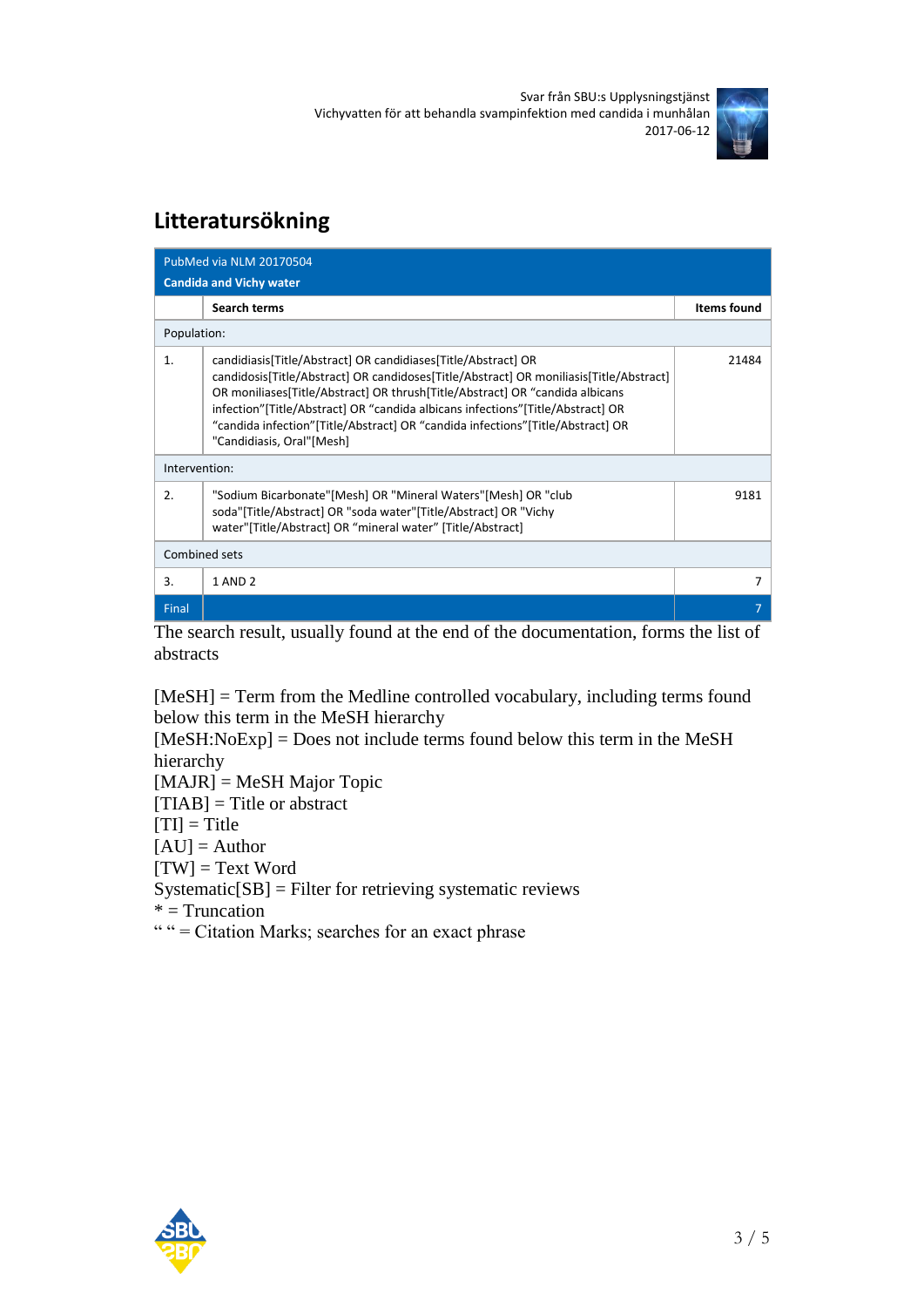Svar från SBU:s Upplysningstjänst Vichyvatten för att behandla svampinfektion med candida i munhålan 2017-06-12



| Cochrane Library via Wiley 20170504<br><b>Candida and Vichy water</b> |                                                                                                                                                                                                                                                                                                                                  |                    |  |
|-----------------------------------------------------------------------|----------------------------------------------------------------------------------------------------------------------------------------------------------------------------------------------------------------------------------------------------------------------------------------------------------------------------------|--------------------|--|
|                                                                       | Search terms                                                                                                                                                                                                                                                                                                                     | <b>Items found</b> |  |
| Population:                                                           |                                                                                                                                                                                                                                                                                                                                  |                    |  |
| 1.                                                                    | MeSH descriptor: [Candidiasis, Oral] explode all trees OR<br>candidiasis OR candidiasis OR candidosis OR candidoses OR monifiasis OR monifiases<br>OR thrush OR "candida albicans infection" OR "candida albicans infections" OR<br>"candida infection" OR "candida infections":ti,ab,kw (Word variations have been<br>searched) | 1988               |  |
| Intervention:                                                         |                                                                                                                                                                                                                                                                                                                                  |                    |  |
| 2.                                                                    | MeSH descriptor: [Sodium Bicarbonate] explode all trees OR<br>MeSH descriptor: [Mineral Waters] explode all trees OR<br>"Vichy water" OR "mineral water" OR "club soda" OR "soda water":ti,ab,kw (Word<br>variations have been searched)                                                                                         | 829                |  |
| Combined sets                                                         |                                                                                                                                                                                                                                                                                                                                  |                    |  |
| 3.                                                                    | 1 AND 2                                                                                                                                                                                                                                                                                                                          | 3                  |  |
| Final                                                                 |                                                                                                                                                                                                                                                                                                                                  | <b>CENTRAL: 3</b>  |  |

The search result, usually found at the end of the documentation, forms the list of abstracts

 $[AU] =$  Author

[MAJR] = MeSH Major Topic

[MeSH] = Term from the Medline controlled vocabulary, including terms found below this term in the MeSH hierarchy

[MeSH:NoExp] = Does not include terms found below this term in the MeSH hierarchy

 $Systematic[SB] = Filter for retrieving systematic reviews$ 

 $[TI] = Title$ 

 $[TIAB] = Title$  or abstract

 $[TW] = Text Word$ 

 $*$  = Truncation

" " = Citation Marks; searches for an exact phrase

CDSR = Cochrane Database of Systematic Review

CENTRAL = Cochrane Central Register of Controlled Trials, "trials"

CRM = Method Studies

DARE = Database Abstracts of Reviews of Effects, "other reviews"

EED = Economic Evaluations

HTA = Health Technology Assessments